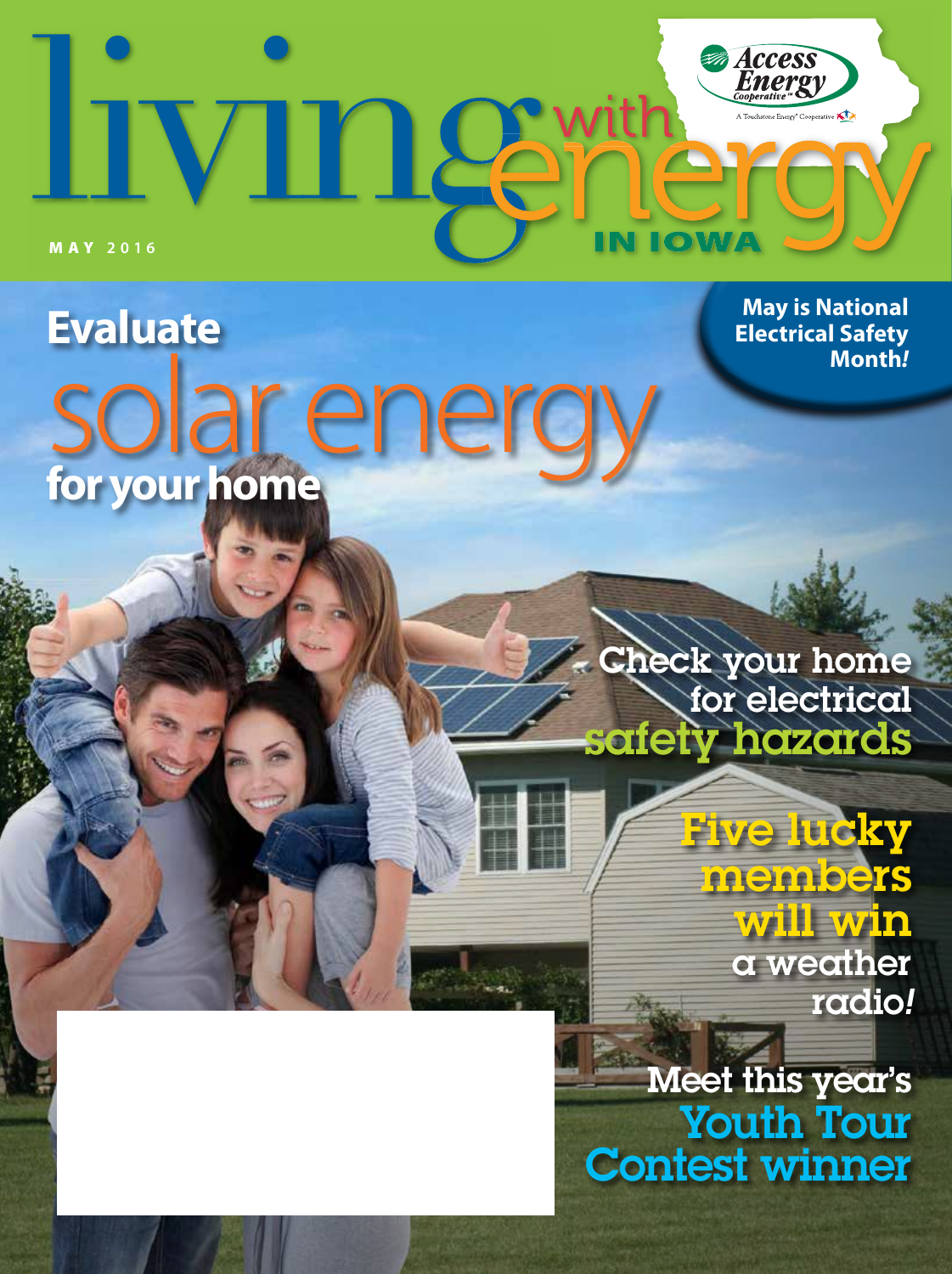### Upcoming Events **In the News**





*Access Energy Cooperative is dedicated to exceeding members' expectations for safe, reliable and efficient service, while being a good citizen in our communities.*

**Office:** Access Energy Cooperative 1800 W. Washington St., P.O. Box 440 Mount Pleasant, Iowa 52641 **Phone:** 319-385-1577 or 866-242-4232 **Fax:** 319-385-6873 **Call Before You Dig (Iowa One Call):** 800-292-8989 **Website:** www.accessenergycoop.com **Facebook:** facebook.com/AccessEnergyCoop **Twitter:** twitter.com/AccessEnergyC **E-mail:** contactus@accessenergycoop.com **Office Hours:** Monday-Friday, 7:30 a.m.-4 p.m. Closed Saturday, Sunday and holidays

**After Hours and Report Outages:** 319-385-1580 or 800-452-7819

Payments can be placed in dropbox under flag pole. Visa and MasterCard accepted.

**General Manager/CEO:** Kevin Wheeler **Editor:** Kimberly Davis **Assistant Editor:** Cherity Wibben **Officers and Directors:** Jerry Barker District 2 President

| Fred Hickenbottom   | District 1 | Vice President |
|---------------------|------------|----------------|
| Joseph Heckethorn   | District 1 | Secretary      |
| Marvin Newton       | District 3 | Treasurer      |
| David Hollingsworth | District 1 | Director       |
| Larry White         | District 2 | Director       |
| Ronald Campbell     | District 2 | Director       |
| Marvin Holtkamp     | District 3 | Director       |
| Victor Pierrot      | District 3 | Director       |

# Access Energy Co-op receives Community Pride Award

The Mount Pleasant Area Chamber of Commerce named Access Energy Cooperative the second quarter winner of the Mount Pleasant Community Pride Award for exceptional property maintenance. General manager/CEO Kevin Wheeler accepted the award during the "Alive After Five" networking event April 6 at Brad Holtkamp Automotive.

The Mount Pleasant Area Chamber of Commerce board of directors created the Community Pride Award to honor businesses and organizations that showcase exceptional maintenance and investment in their properties and to encourage other businesses to follow their lead. Winners are selected quarterly. Access Energy Cooperative was selected for the Community Pride Award from several nominees.

"Access Energy Cooperative is the kind of business that truly acts upon their mission statement in everything they do, from the way they take pride in their facility to how they interact in the community," said Jeff Fedler, manager of Pep Stop and a chamber board member. "They're an integral part of this community. Thanks to Access Energy Cooperative, every current or prospective resident, as well as visitors that enter into our community from the west end of town, see a perfect example of all the good things this community strives for."

Access Energy Cooperative is proud to have been part of the Mount Pleas-

### Co-op VIP

## Tony Adams completes management program



Congratulations to district foreman Tony Adams for completing the Robert I. Kabat Management Internship Program (MIP) –

an intense training course for employees wishing to advance into management in the electric cooperative industry. The MIP is a series of workshops in three 10-day sessions offered by the National Rural Electric Cooperative Association. The program guides participants through all facets of the electric utility industry, and is one of the most exclusive educational programs in the nation for electric cooperative management.

ommunity prid ant community since being formed in 1938 by the original members of

the cooperative. We're owned and operated by those who use our power and governed by a board of directors elected by those members. We moved from the east side of Washington Street to the west side of the street in 2008, when we built the building we'll be proud of "living in" for many years to come.

While we're headquartered in Mount Pleasant, we provide power to homes and businesses in 10 counties in southeastern Iowa, with the largest areas located in Henry, Jefferson, Lee and Des Moines counties. Access Energy Cooperative also operates an outpost building in Fairfield to provide faster service to the members we serve in the western part of our territory.

We are greatly honored to receive the Community Pride Award from the Mount Pleasant Chamber of Commerce, as we take great pride in our local involvement, our commitment and the impression we portray in the communities we serve.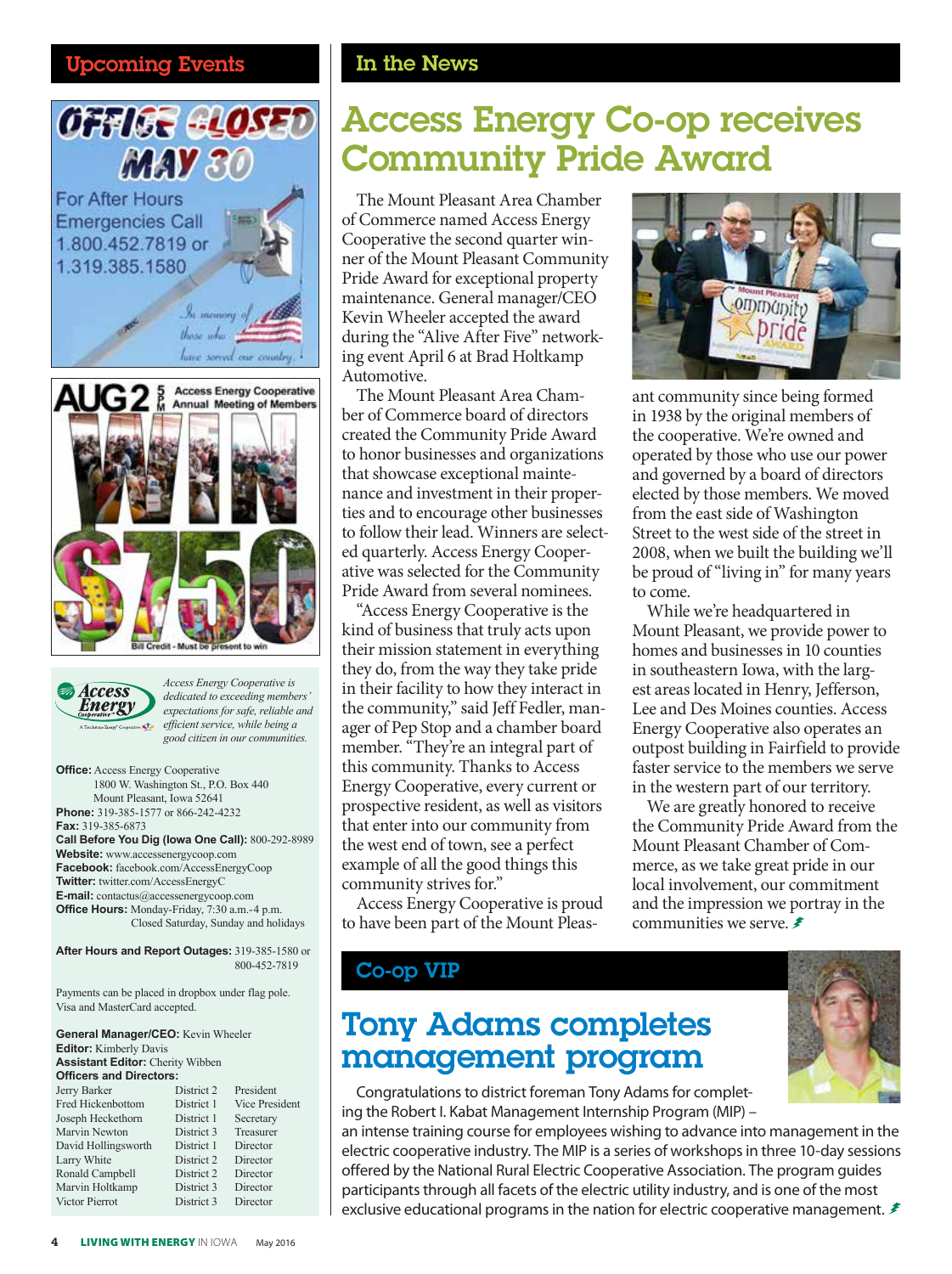# Spring into energy efficiency with new lightbulbs

### **BY KEVIN WHEELER**

I always enjoy this time of year, when things are beginning to come back to life. The smell of fresh-cut

grass, spring rain and farmers turning the dirt for the first time reminds me of how special it is to be in the Midwest. Seeing all of the lawn and gardening equipment in the store tempts you to replace the old lawnmower or do some spring landscaping too. But when you walk

through a large home improvement store, the first thing you see is the lighting display.

I'm amazed every time I look at the display by the variety of lighting products and bulbs available to the consumer. They're a long way from where Thomas Edison started with the incandescent lightbulb, but what's the right decision if you're buying bulbs today?

There are three basic types of bulbs commonly available to the residential market: incandescent, compact fluorescent (CFL), and light emitting diode (LED).

#### **Incandescent or halogen**

The incandescent bulb is the oldest, cheapest to purchase and most expensive to operate, and some people prefer the color and quality of the light it produces. On average, one bulb emits about 10 percent light and 90 percent heat, so it's very inefficient and has a life expectancy of around 1,000 hours. The latest federal lighting efficiency standards that went into effect in 2012 require that lightbulbs use 25 percent less energy than before, so the commonly used incandescent bulbs you grew up with no longer are being produced – although they'll remain on store shelves until they're gone.

# **Compact fluorescent lightbulb (CFL)**

The CFL is the next generation of lightbulb that came on the market. It costs more than the incandescent, but it uses about 25 percent of the energy and does not produce the heat that an incandescent does. Another positive is



the life expectancy is about 3,000 hours. However, the CFL comes with some big drawbacks for some folks: It has a limited color spectrum, creating a lighting hue some people don't like, and it doesn't instantly hit full brightness when you switch it on – especially in cold

weather.

### **Light emitting diode (LED)**

The LED lightbulb uses about 10 percent of the energy compared to an incandescent, and the LED has an extremely long life – usually in the range of 10,000-15,000 hours. It also has instant-on capabilities, and there are a wide variety of color choices available. The biggest downside to the LED is the cost; it's the most expensive of the bulb choices, but prices are dropping fast – to as low as \$2 a bulb.

### **When you go shopping …**

Check the packages for an *equivalency number*, which will tell you which new-style bulbs can replace your old incandescent ones. For example, a 9-watt LED will offer the same amount of light as a 60-watt incandescent bulb.

Also look at the **Lighting Facts label** on the packaging to compare lightbulbs. Find the bulbs with the highest *Brightness* (measured in lumens), and then choose the one with the lowest wattage. Also consider the *Estimated Yearly Cost*, *Life* and *Light Appearance* – the "color" of the light, ranging from warm to cool. (Many people prefer the warm, yellowish cast of a lightbulb for living and sleeping areas, while a brighter, whiter and even slightly bluish light may work better in the kitchen.

Even though LEDs may cost more upfront, they're usually the best choice because they use so much less energy – and last so much longer – than

traditional incandescent bulbs. In fact, you'd need to buy 10 or 12 incandescent lightbulbs to match the lifetime of each LED purchased – plus, every one of those LEDs would use about 90 percent less energy than the old-style bulbs.  $\blacktriangleright$ 

Kevin Wheeler is the general manager/CEO of Access Energy Cooperative.

### Editor's Choice Contest

### Five lucky members will win a weather radio this mor

Stay aware of the weather, even while you're on the go, with the La Crosse Handheld AM-FM/ NOAA Weather Band Alert Radio. You can choose one of seven weather band channels for the latest forecast or severe weather update – the



screen changes from blue to red when there's an alert – or listen to the AM/FM radio while you're camping, hiking or boating.

The unit runs on three AA batteries and includes an integrated LED flashlight. Retail price is about \$50, and you can find more details or order here: www.lacrosseclock.com/810-805 or www.amazon.com.

#### **Visit our website, and win***!*

This month, we're giving you **five chances to win** a weather radio! To enter the contest, just fill out the entry form at the *Living with Energy in Iowa* website (www.livingwithenergyiniowa.com) by May 31, 2016.

You must be a member of one of Iowa's electric cooperatives to win. There's no obligation associated with entering, we don't share entrant information with anyone and multiple entries from the same account will be disqualified. The winner of the Kohler Moxie Showerhead in the March issue was Dennis Hrubes, a member of Prairie Energy Cooperative.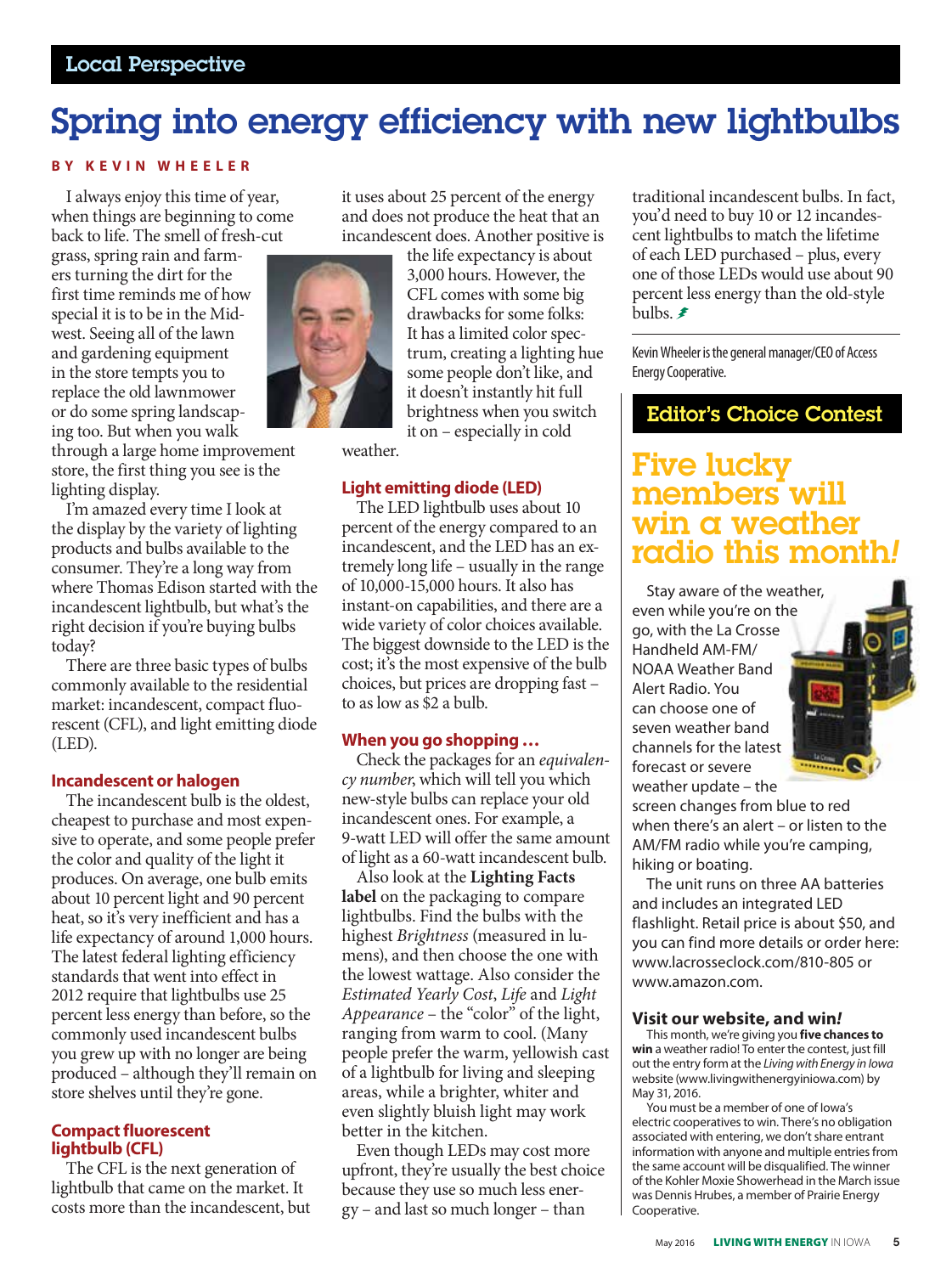### Operations Update

## **Members** appreciate our linemen*!*

These tweets were received last month on the @AccessEnergyC Twitter account. Thank you for letting our linemen feel appreciated! *≸* 





### Just for Kids

# Students thank co-op for safety education

On April 5, Access Energy Cooperative energy advisor Gary Stevens *(at left in photo)* conducted a course on electrical safety for home-schooled students in southeast Iowa. Students learned how to respect electricity in and around the home and farm – and how to play safely near power lines.

Also last month, operations manager Don Roach and lineman Bill Simon talked with a Mt. Pleasant enrichment class of varying ages about renewable energy, energy conservation and electrical safety.

We received nice thank you notes from both groups. Access Energy



Cooperative offers educational resources to all schools in our area on an annual basis – and to homeschoolers every other year. *≢*